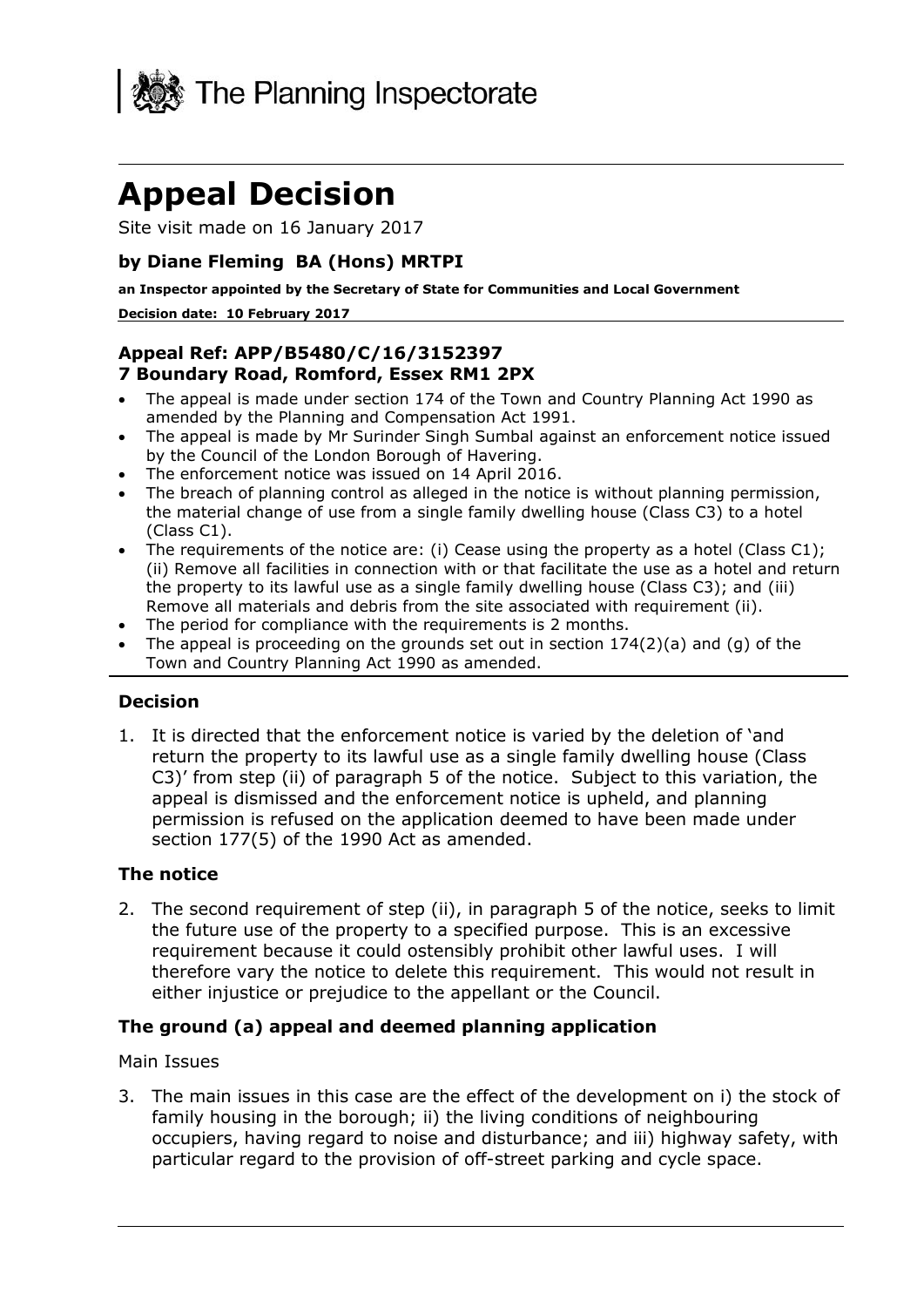### Reasons

## *Housing stock*

- 4. The appeal site is situated towards the northern end of Boundary Road and relates to an end of terrace, two storey, house that has been extended to the side and rear. Boundary Road is a short residential street which links Milton Road and Brentwood Road, which are also residential in character. The accommodation is a good size with three, ground floor, reception rooms, five bedrooms at first floor level, a number of bathrooms, a rear garden and offstreet parking to the front for two cars.
- 5. I am advised by the Council that the appeal site was formerly occupied as a single dwelling house before the unauthorised use as a hotel began. At the site visit the property was vacant and a new kitchen had replaced what I understand was a bedroom area for the hotel use. However, it is the layout and use of the property at the time when the notice was issued that is the appeal before me now.
- 6. For the purpose of my determination under the Planning Acts I am required to have regard to the development plan, unless material considerations indicate otherwise. The development plan in this instance is the Council's Core Strategy and Development Control Policies Development Plan Document (DPD), adopted 2008 and The London Plan $<sup>1</sup>$  (TLP).</sup>
- 7. Policies CP1 and DC1 of the DPD seek to resist the loss of housing due to high levels of housing need and the demand for new housing. There are exceptions to Policy DC1 such as if new development involves the provision of essential community facilities. However, these are defined<sup>2</sup> as meeting the specific needs of the community, such as the provision of education or health facilities, whereas hotels are seen as strengthening the role of town centres, as set out in DPD Policy DC14. Furthermore, the National Planning Policy Framework (the Framework) sets out the need to boost significantly the supply of housing. It states Councils should use their evidence base to ensure that their local plan meets the need for housing in the housing market area.
- 8. The appellant converted the dwelling into a nine bedroom hotel which I consider resulted in the removal of a large dwelling with a rear garden from the local housing market. He states that the conversion of dwellings into hotels is a long established practice; that hotels provide tourists with a form of residential accommodation and that hotels meet the needs of the community. However, Policy DC1 does not identify hotels as an essential community facility and Policy DC14 requires smaller hotels to be close to public transport. In this instance the Council advises this is not the case as the appeal site is 'some 10- 15 minutes' walk for an able bodied person' from the nearest railway station. As guests would probably be carrying luggage, I consider this is not an ideal location and is not close to public transport. Furthermore, hotels do not provide permanent residential accommodation which is the form of housing most in need. The appellant also submits that the Council is meeting its housing requirements and makes reference to the DPD but provides no further elaboration to support his statement.

j  $1$  The London Plan: The Spatial Development Strategy for London Consolidated with Alterations since 2011, March 2015

<sup>2</sup> Policy CP8 of the DPD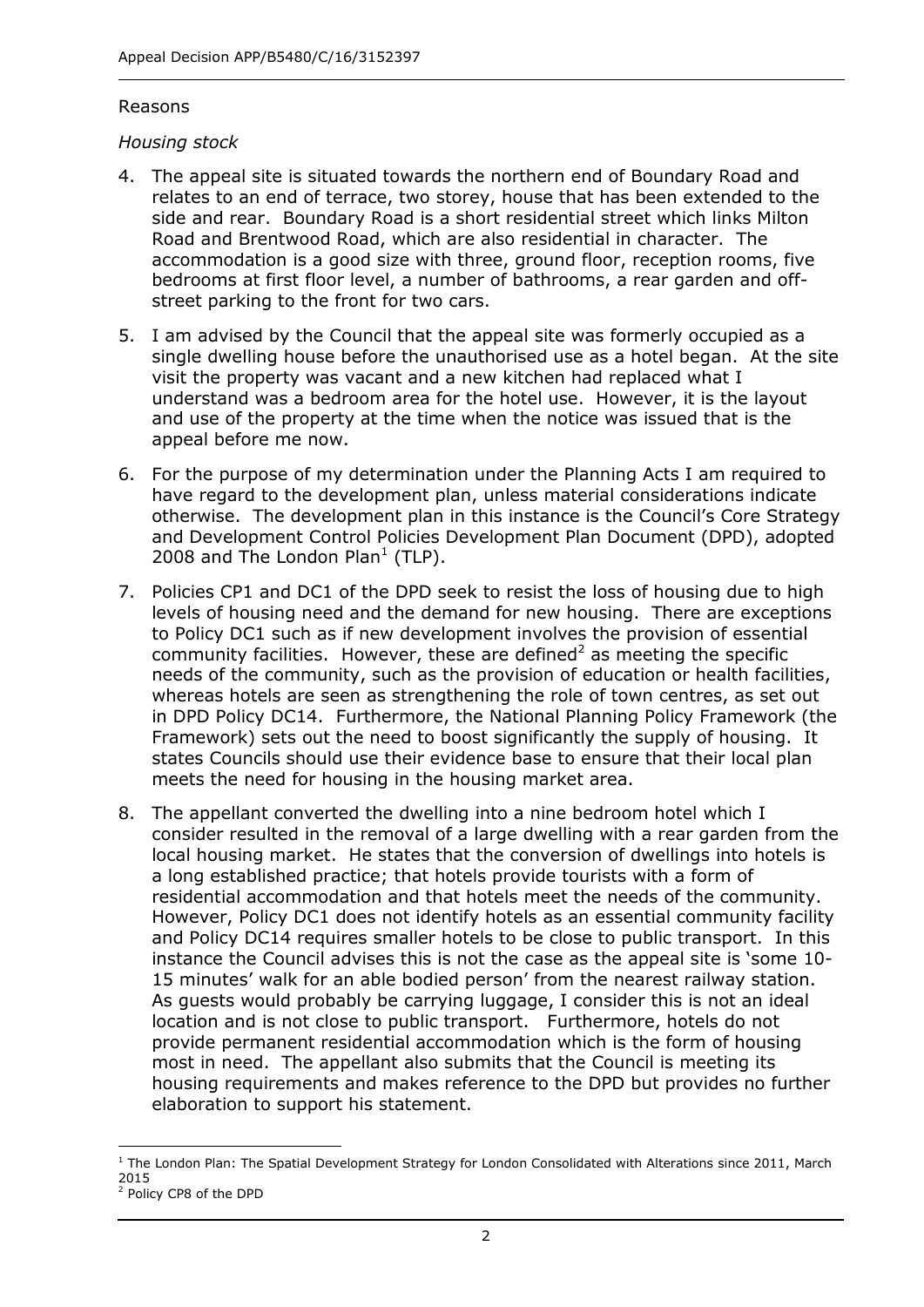9. On the first issue I find that the development reduces the Council's stock of housing. Resisting such loss is a key part of the Council's overall strategy for meeting targets to deliver the levels of housing need in the Borough, as set out in Policy CP1. I conclude therefore that this aspect of the development has an unacceptable effect on the Borough's housing stock and it therefore conflicts with Polices CP1, DC1 and DC14 of the DPD.

# *Living conditions*

- 10. The property was converted into a hotel with four bedrooms on the ground floor and five on the first floor. I consider with this number of bedrooms that this results in increased, noticeable levels of activities both within and outside the building when compared to that of the likely level of activity of the lawful residential use of the property. This level of activity associated with the hotel has a particularly adverse effect in a number of ways on the living conditions of the adjoining neighbouring occupiers at No 5 and the surrounding area.
- 11. Inside the building, there are hotel rooms abutting bedrooms at No 5. These and other rooms in the hotel have flat-screen televisions and DVD players mounted on the wall. As there is no lounge in the hotel, rooms are used as living areas as well as sleeping areas. The Council point out that they were not aware of any particular additional sound insulation between the properties which would mitigate the disturbance from the activities within the hotel rooms for the occupiers of No 5.
- 12. Third parties also describe the anti-social behaviour of some of the guests. This includes spitting out of windows, doors being constantly slammed and some guests standing on the doorstep drinking alcohol and smoking cannabis and cigarettes. However, the appellant points out that the level of activity within this small hotel is no different from occupation of the property by a large family. There is also no bar, meeting rooms or a function room within the building. I find that there is a material difference between occupation as a hotel, where there is a turnover of guests with no relationship to the local community and occupation as a single dwelling house where those community links are likely to exist.
- 13. Outside the building, the appeal property has a wide frontage that has been hard surfaced and is used for off-street parking. No 5 has a living area and bedroom overlooking the front of the property.
- 14. The hotel use results in a number of cars being double-parked, three abreast on the hotel frontage. Third parties provided photographs of this level of parking taking place, which the appellant does not dispute. I find that there is insufficient depth and width on the site frontage to accommodate this number of vehicles and as a result cars are parked overhanging more or less the whole width of the pavement. This means pedestrians have to step into the road and third parties describe the difficulties this caused when walking with young children to and from school.
- 15. I also consider the excessive number of cars that have been parked across the frontage result in noise and disturbance to nearby residents. This arises from the ignition of engines, car doors being closed and having to manoeuvre vehicles to access individual cars. This was described by one third party as 'constant parking wars'. All of this activity is in close proximity to the habitable rooms at No 5 and is unacceptably intrusive, particularly of an evening.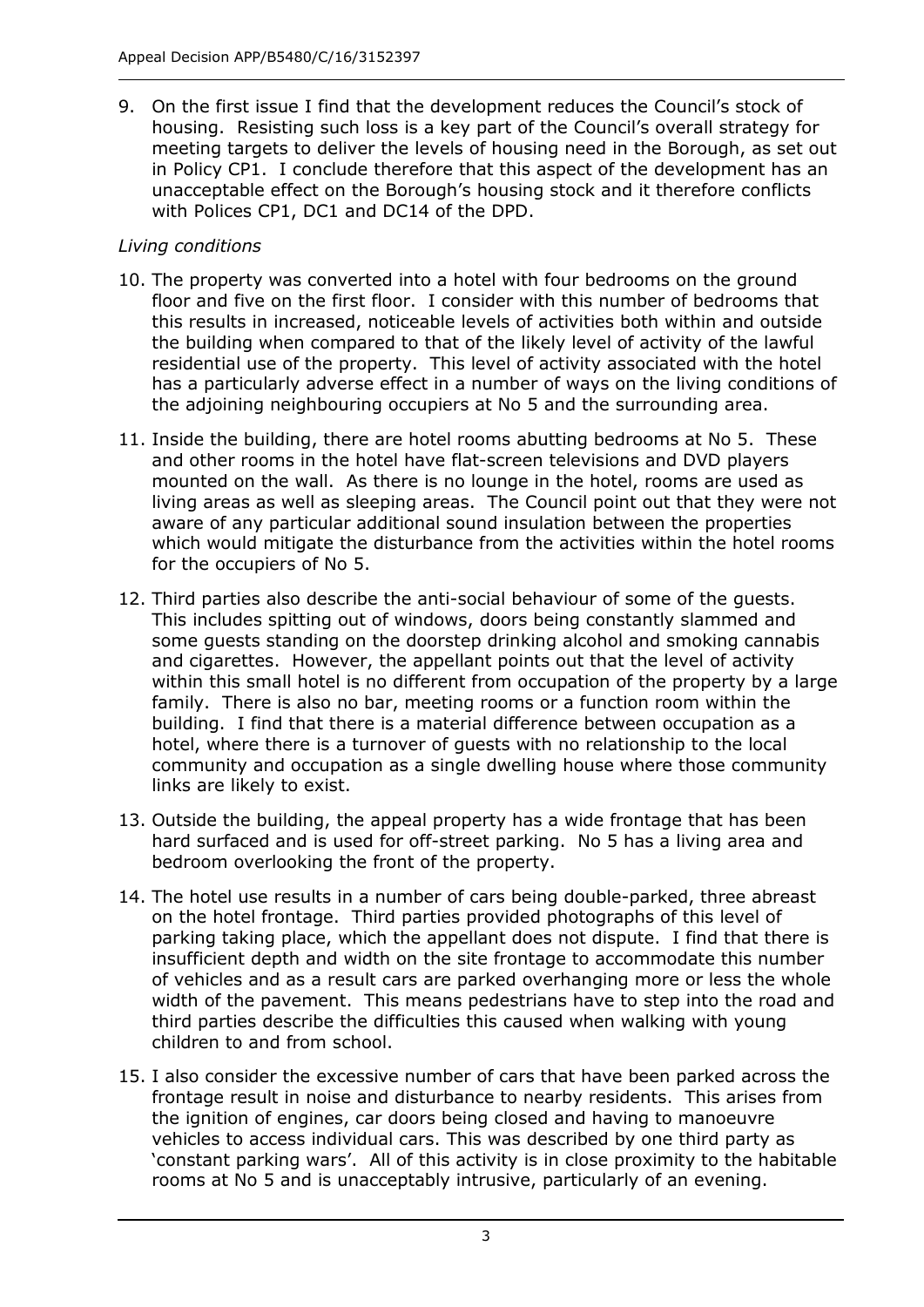- 16. Also, outside the building, the hotel use results in disturbance to residents from inappropriately stored refuse material, which affects the wider area. Third parties state that filled refuse sacks were left outside the boundary of the property which were then ripped open by animals and the contents strewn everywhere. They submit photographs to support their statements. Whilst these do not demonstrate that the rubbish lying adjacent to and around the appeal site came from the appeal site, the appellant does not dispute what is claimed.
- 17. On the second issue I find that the use of the property as a hotel adversely affects the living conditions of neighbouring occupiers, having regard to noise and disturbance. The development therefore conflicts with Policies DC33, DC55 and DC61 of the DPD and Policy 7.15 of TLP. These policies require amongst other matters that noise sensitive developments should be protected from unacceptable levels of noise and that planning permission will only be granted for development that maintains the character of the local area.

# *Parking and cycle provision*

- 18. Boundary Road and the surrounding area are within a controlled parking zone (CPZ) which prohibits on-street parking for non-residents between 8.30am and 6.30pm Monday to Saturday.
- 19. The appellant submits that the frontage parking meets the needs of the hotel use and that there is a choice of public transport facilities in the area. The hotel is also in close proximity to the town centre. The Council submit that the car parking provision should have been one space per room as the site is not near the town centre.<sup>3</sup> However, I consider given the poor Public Transport Accessibility Level 2 for the site, the existence of the CPZ and the distance from the town centre, that the limited off-street parking on the site frontage is insufficient for the size of the hotel.
- 20. As the front of the property is used for off-street parking there is no room for the provision of any cycle facilities. However, the appeal site flanks a service road where there is the potential to access cycle facilities in the rear garden; the appellant though has made no such provision.
- 21. On the third issue I find that the development fails to make sufficient provision for off-street parking and cycle spaces. The development therefore conflicts with Policies DC33 and DC35 of the DPD which require such provision.
- 22. The appeal on ground (a) therefore fails.

# **The appeal on ground (g)**

23. This ground of appeal is that the time given to comply with the requirements of the notice is too short. The appellant requests that the two month period be increased to nine months to take account of advance bookings. The Council comment that the appellant has not submitted any evidence of advance bookings and state two months would be sufficient for him to contact anybody who had made any bookings. They would then have time to make alternative arrangements.

<sup>-</sup><sup>3</sup> Policy DC33 DPD